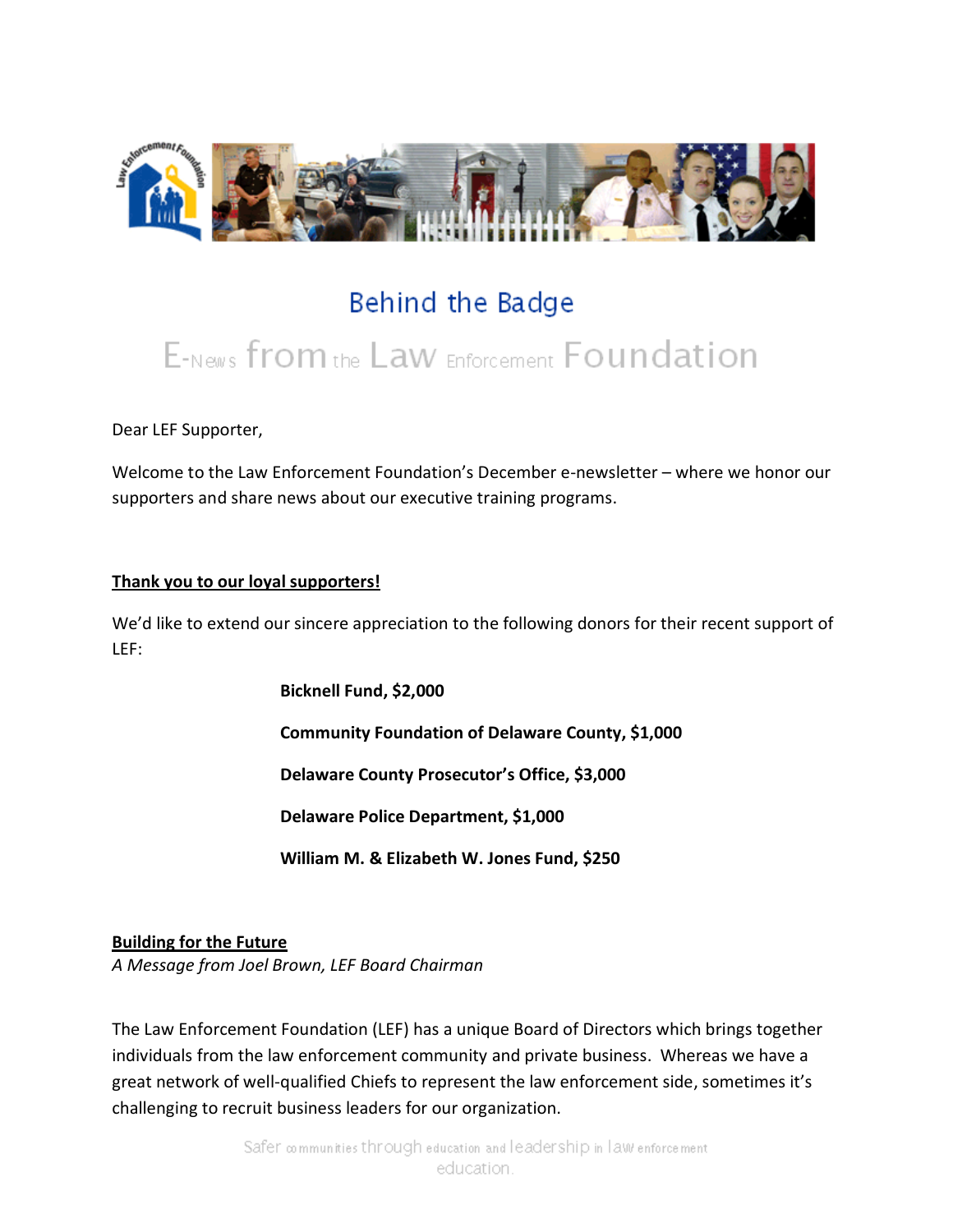In 2011, we've added three great board members: Susan DiMickele, Steve Parsons and Ray DeWeese and we have profiled each in earlier communications.

I am pleased to introduce our latest board addition. Hope Thackery JD, CIPP, CISM joins the Law Enforcement Foundation effective January 2012. Ms. Thackery currently is the Vice President of Privacy, Policy, Programs, Strategy and Communication at LexisNexis. In addition to her strong background in data security, she also has a wealth of experience in consulting, internet products, technology and as a practicing attorney. Please join me in welcoming Hope and LexisNexis to the LEF.

The future of any organization is tied to its people and leadership. The corporate leaders added to the LEF board in 2011 in addition to a tremendous group of talented Police Chiefs bodes well for the future of our Board and the Law Enforcement Foundation.

## **The Sisler McFawn Foundation Receives the Friends of the Foundation Award**

To honor their generous support, the Law Enforcement Foundation presented the Sisler McFawn Foundation with the "Friend of the Foundation" Award on November 15 during a special presentation at Bath Township PD. With their initial donation in 1989, the Sisler McFawn Foundation has been a strong supporter of the LEF for over twenty years.

Founded in 1959, The Sisler McFawn Foundation is a charitable trust established by Lois Sisler McFawn, daughter of Dr. Louis Sisler, one of the founders of Firestone Tire & Rubber Company. The Foundation was established by Mrs. McFawn in memory of her parents, Dr. Louis E. and Eva M. Sisler, and her husband, Joseph J. McFawn. Known as a generous woman and having no children, she chose to leave her assets for the ongoing good of the community.

Sisler McFawn's on-going support has certainly fulfilled Mrs. McFawn's wishes of strengthening the community. Because of their generosity, LEF has been able to provide leadership and management training to law enforcement officers in Ohio. We believe that through their support of this training, our Ohio officers are better equipped to effectively and efficiently serve and protect the communities we all live, work, learn, and play in.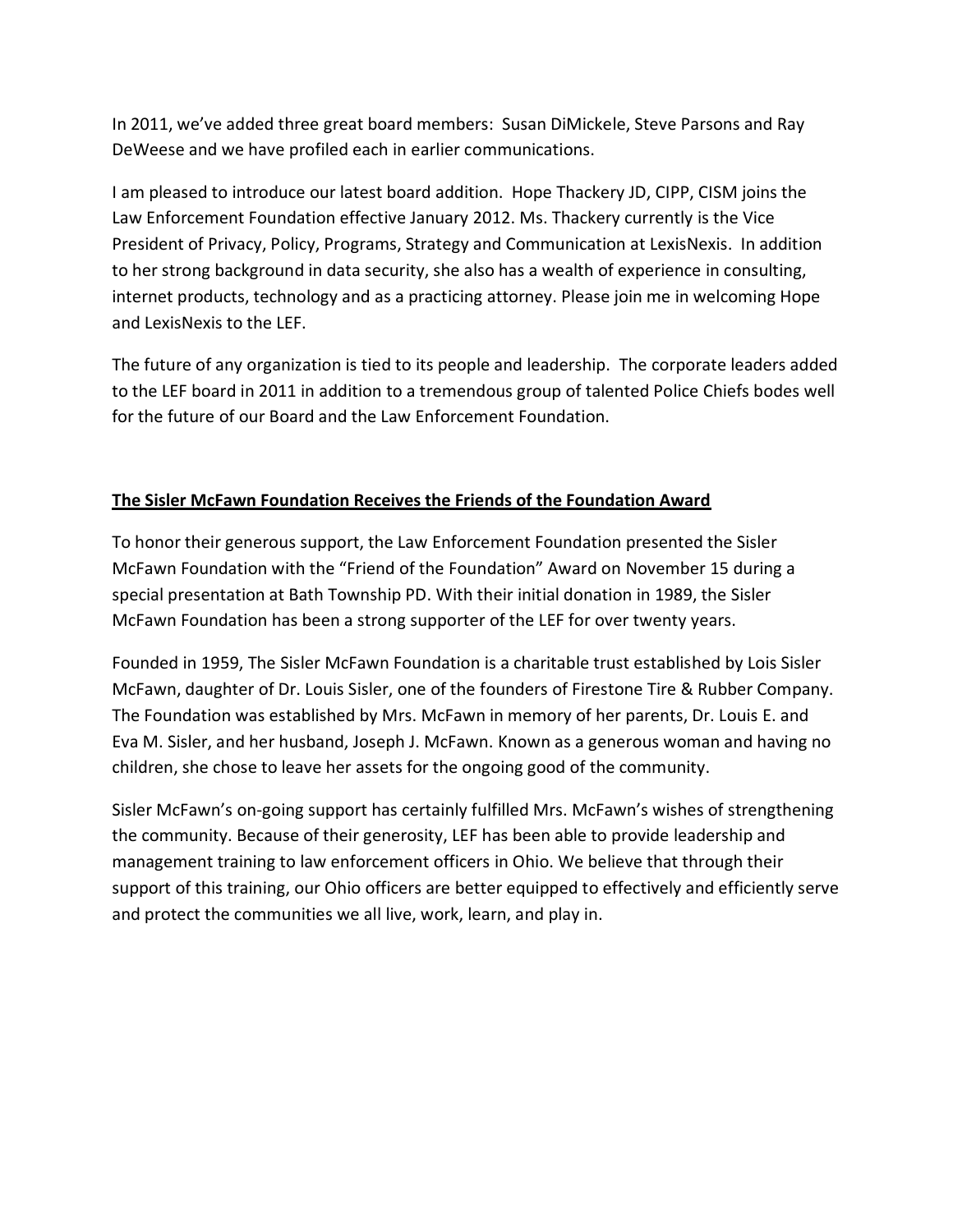

*Mike Ayers, Grants Manager, receives the LEF Friends of the Foundation Award on behalf of the Sisler McFawn Foundation. Chief Mike McNeeley, Bath Township PD, and Donna Braxton, LEF Chief Executive Officer, presented the award to Mr. Ayers during a special presentation at the Bath Township PD.*

#### **D.A.R.E. Graduation at Holt Crossing Intermediate School**

On December 14<sup>th</sup>, D.A.R.E. Officer Cindy Ackison and D.A.R.E. Officer Matt Writsel celebrated the accomplishments of their D.A.R.E. students during a graduation ceremony held at Holt Crossing Intermediate School. For the past 12 weeks, these officers have educated these students on the dangers of drugs and violence, as well as the importance of good decision making.

Upon completing the D.A.R.E. curriculum, each student is asked to write an essay on what they have learned in D.A.R.E. and how it will impact their lives and future. Here is one of those essays:

*Did you know that cigarettes contain arsenic (rat poison). Hello, I go to Hold Crossing Intermediate, I am in the 5th grade, and I am 11 years old. Drugs have affected my life. It has affected my dad because the nicotine in tobacco has caused my dad to not stop tobacco. Today I will be talking about tobacco, and what harm it can do to you.*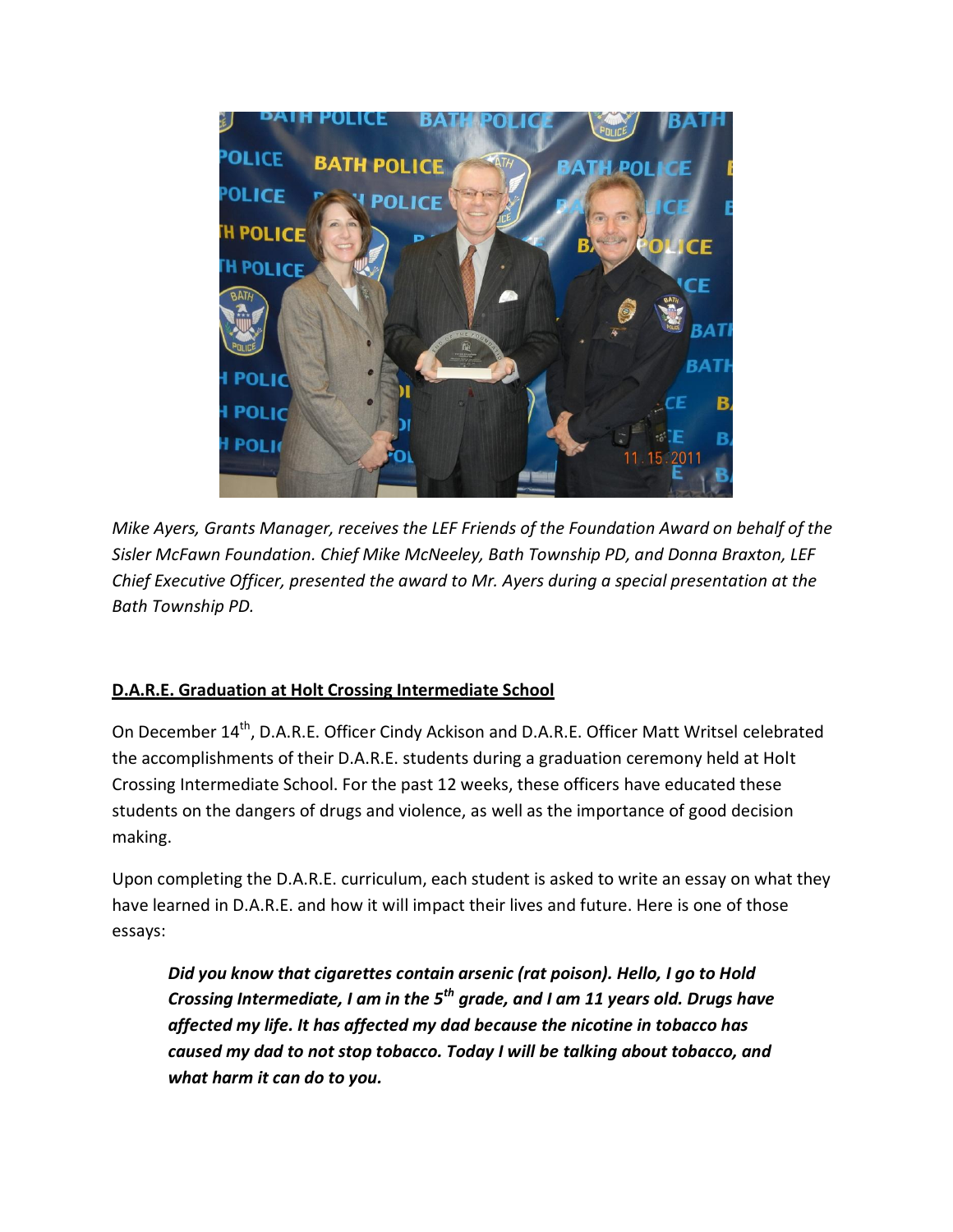*My topic today is tobacco. This topic is important to me because I don't want my dad to die from tobacco. Here are some facts about tobacco. There are more than 200 known poisons in tobacco. Tobacco and cigarettes contain nicotine, a powerful substance that causes addiction. Over 400,000 people die each year from tobacco-related products. Also tobacco can cause lung cancer. This connects with my life because my dad uses tobacco. The reason I chose this topic is so I can tell other people how bad tobacco is for you, and that it can kill you.*

*The different kinds of stuff that I've learned in DARE are drugs, alcohol, huffing, and the choking game and what harm it can do to you. I will use this information in my older years so I can get a good job, get paid a lot of money, take good care of my family, and not get arrested. I promise when I get older that I will control myself not to do drugs and get arrested.*



*D.A.R.E. Officer Matt Writsel speaks to the 5th Grade D.A.R.E. Graduates*

*DARE Officer Training (DOT) is one of the programs that is exclusive to the Law Enforcement Foundation. If you are interested in sponsoring the DOT program, please contact Donna Braxton at donna.braxton@oacp.org or 614-761-4630.*